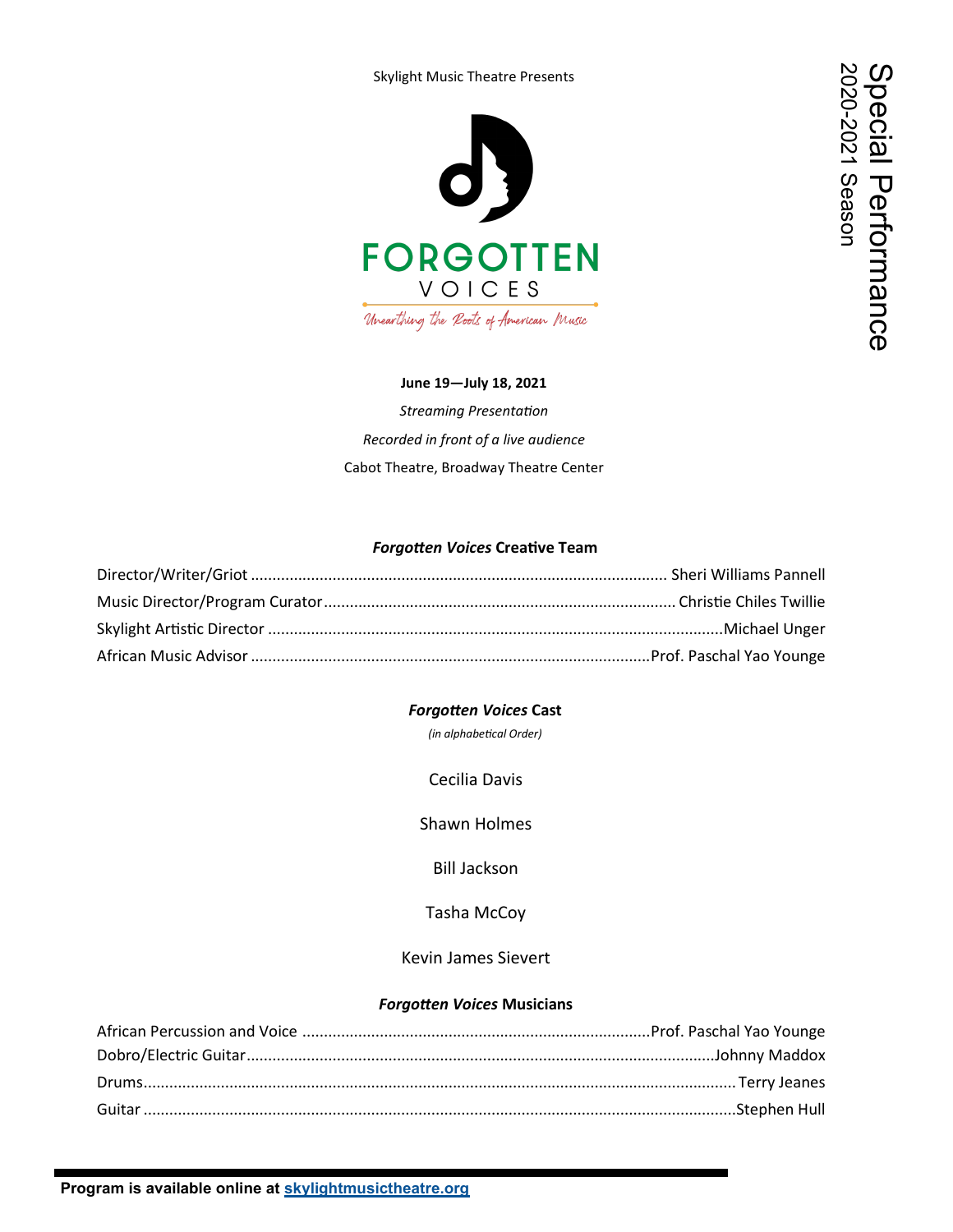# **Production Support**

# **An excerpt from the poem** *Forgotten Voices* **by Sheri Williams Pannell**

Finally, I will say to you what I know to be true American music has an African root We hear it in the pentatonic scale of the Black Spiritual The call and response in the Work Song The deep throated shout in the Blues The complexity in the chords in Gospel praise The stride piano in Ragtime and Jazz The drums and guitar in Rhythm and Blues The soulful twang of Country and Western The beat and freedom of expression in Rock n' Roll The storytelling over rhythm in Rap and Hip Hop Go back to the root in Mali, Ghana, Niger, Senegal Then, like Gershwin, spend some time With the Gullah people of Sepalo Island You will find the connection to the Motherland unmistakable The long journey from Africa to America started in 1619 That was many rains ago You may think I have forgotten the voices Oh, but the blood would not be denied.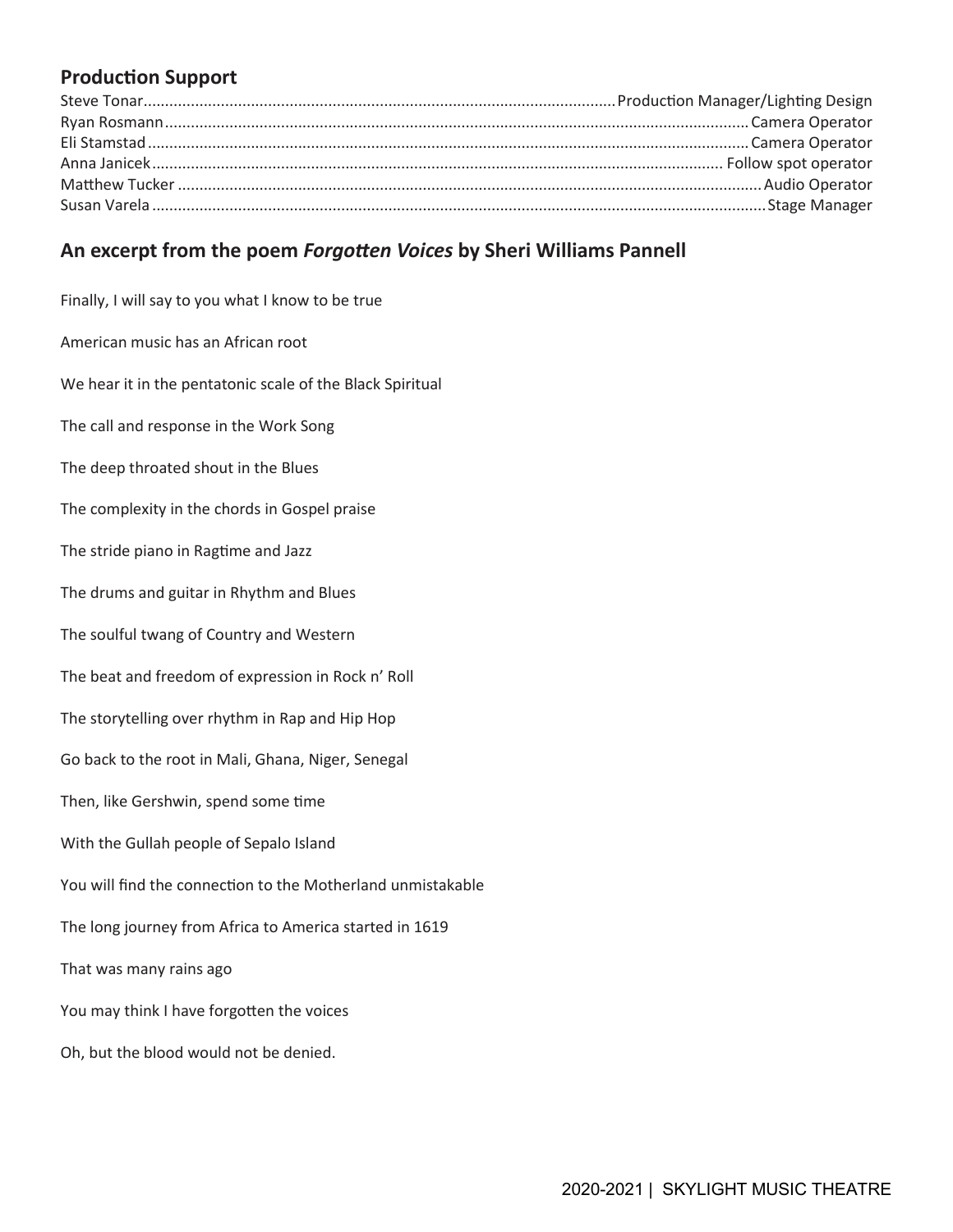## **A message from Director/Writer/Performer—Sheri Williams Pannell**

On January 1, 1863, The Emancipation Proclamation was issued by President Abraham Lincoln however, the news of freedom did not reach Texas until two and a half years later on June 19, 1865. This day is recognized as Juneteenth. It is in honor of these ancestors that the concert *Forgotten Voices* is dedicated and makes its debut June 19, 2021. An evening in the theater of performance dedicated to the music of Black Americans is still not enough, but music director Christie Chiles Twillie, producer Michael Unger, and I were on a mission to be as thorough as time would permit. With the assistance of talented singers and instrumentalists, *Forgotten Voices* takes us on a musical odyssey from West Africa to the New World. We explore four centuries of music in the United States all of which is influenced by Black Americans. We enjoy the fruit of their labor and creativity. It is time we speak their names. And their voices shall no longer be forgotten.

To those who came before and upon whose shoulders we stand to this very day To those who survived the Middle Passage and landed on shores of the New World To those who endured the harsh treatment conditions of enslavement in America To those who still found a reason to create works of visual and performing arts To those who innovated ways of singing, dancing, painting and storytelling To those who share these new artistic expressions and were never compensated To those whose descendants still seek recognition for loved ones no longer here To those who support the fight for reparations To those who invest in the arts of citizens in our community To those who in any way made a positive contribution to this performance To those who are present and support the work of the *Forgotten Voices* Finally, how fortuitous that the *Forgotten Voices* Concert has debuted on June 19, 2021, the day following the signing the Juneteenth National Independence Day Act into law by the 46<sup>th</sup> President of the United States, Joseph Biden! Asèo

With faith, hope and love, Sheri Williams Pannell

SPECIAL PERFORMANCE | FORGOTTEN VOICES 2020-2021 | SKYLIGHT MUSIC THEATRE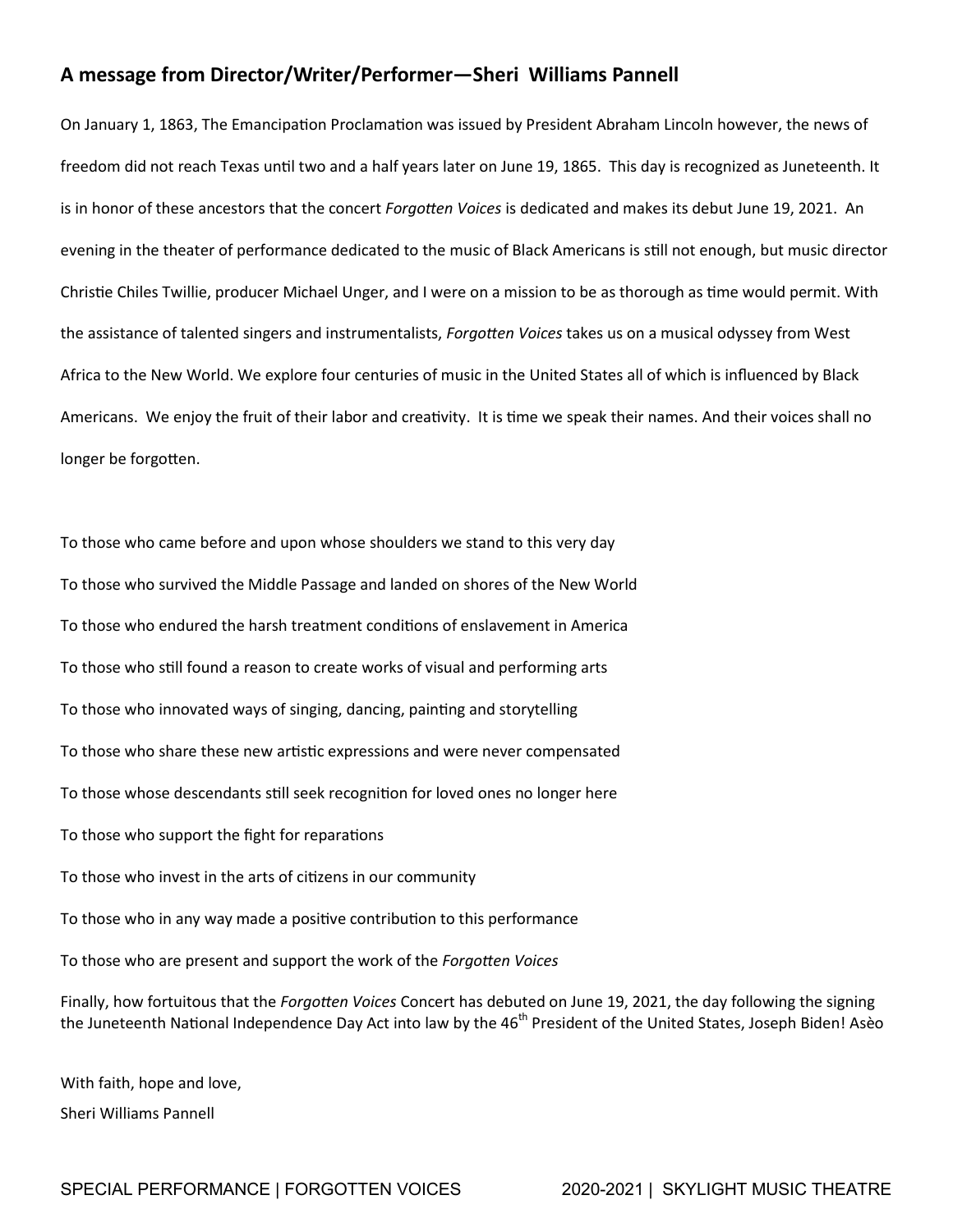# **Musical Numbers**

| <b>PART 1</b>                                |  |
|----------------------------------------------|--|
|                                              |  |
| Traditional                                  |  |
|                                              |  |
| Traditional                                  |  |
|                                              |  |
| Traditional                                  |  |
|                                              |  |
| Traditional                                  |  |
|                                              |  |
| Traditional                                  |  |
|                                              |  |
| Traditional                                  |  |
|                                              |  |
| Traditional                                  |  |
|                                              |  |
| Traditional                                  |  |
|                                              |  |
| Big Joe Turner, Pete Johnson                 |  |
|                                              |  |
| <b>Traditional</b>                           |  |
|                                              |  |
| Muddy Waters, Robert Johnson, Son House      |  |
|                                              |  |
| Traditional                                  |  |
|                                              |  |
| Cliff Friend, Irving Mills                   |  |
|                                              |  |
| Cab Calloway, Irving Mills, Clarence Gaskill |  |
|                                              |  |
| Russ Columbo, Clarence Gaskill, Leo Robin    |  |
|                                              |  |
| Duke Ellington, Irving Mills                 |  |
|                                              |  |
| Screamin' Jay Hawkins, Herb Slotkin          |  |
|                                              |  |
| Chuck Berry                                  |  |
|                                              |  |
| Little Richard, Dorothy La Bostrie           |  |
|                                              |  |
| Ray Charles, Renald Richard                  |  |
|                                              |  |
| Don Covay                                    |  |
|                                              |  |
| Etta James, Ellington Jordan, Billy Foster   |  |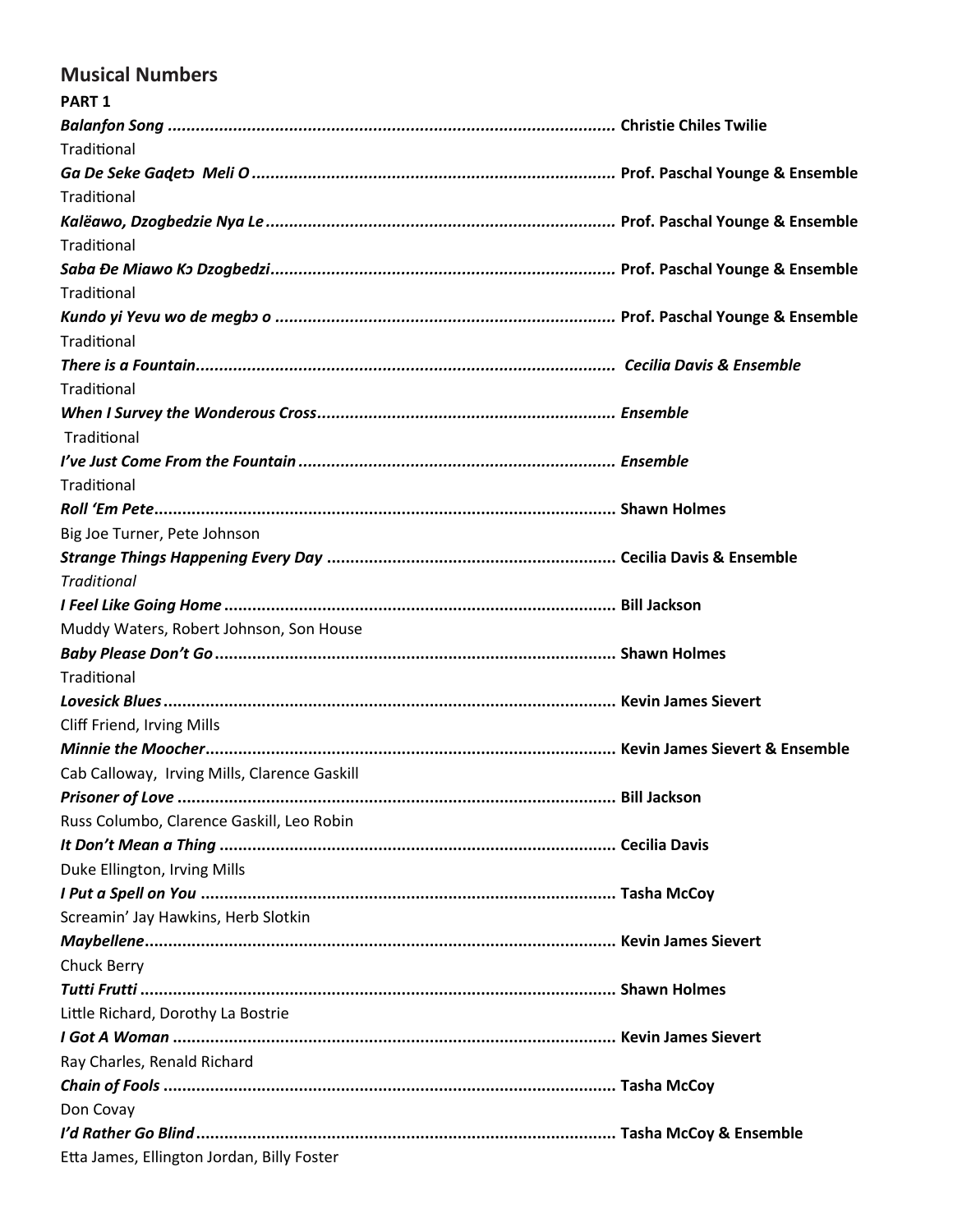| Ike Turner                                                                                  |  |  |
|---------------------------------------------------------------------------------------------|--|--|
|                                                                                             |  |  |
| Abel Meeropol                                                                               |  |  |
| <b>PART 2</b>                                                                               |  |  |
|                                                                                             |  |  |
| Brian Holland, Lamont Dozier, Eddie Holland                                                 |  |  |
|                                                                                             |  |  |
| Stevie Wonder, Sylvia Moy, Henry Cosby                                                      |  |  |
|                                                                                             |  |  |
| Smokey Robinson                                                                             |  |  |
|                                                                                             |  |  |
| Mick Jagger, Keith Richards                                                                 |  |  |
|                                                                                             |  |  |
| James Brown, Johnny Terry                                                                   |  |  |
|                                                                                             |  |  |
| Jimi Hendrix                                                                                |  |  |
|                                                                                             |  |  |
| Booker T. Jones, Steve Cropper, Lewie Steinberg, Al Jackson Jr.                             |  |  |
|                                                                                             |  |  |
| John Densmore, Robby Krieger, Ray Manzarek, Jim Morrison                                    |  |  |
|                                                                                             |  |  |
| Tony Iommi, Ozzy Ozbourne, Geezer Butler, Bill Ward                                         |  |  |
| <b>PART 3</b>                                                                               |  |  |
|                                                                                             |  |  |
| Sly Stone                                                                                   |  |  |
| Jackson 5 Medley (ABC, Who's Loving You & I Want You Back) Kevin James Sievert & Ensemble   |  |  |
| ABC (Berry Gordy, Freddie Perren, Alphonzo Mizell, Deke Richards)                           |  |  |
| Who's Loving You (Smokey Robinson)                                                          |  |  |
| I Want You Back (Berry Gordy, Freddie Perren, Aplhonso Mizell, Deke Richards)               |  |  |
|                                                                                             |  |  |
| <b>Stock Aitken Waterman</b>                                                                |  |  |
|                                                                                             |  |  |
| Minnie Riperton, Richard Rudolph                                                            |  |  |
|                                                                                             |  |  |
| Jerome Brailey, George Clinton, Bootsy Collins                                              |  |  |
|                                                                                             |  |  |
| Paul Jabara                                                                                 |  |  |
|                                                                                             |  |  |
| Donna Summer, Giorgio Moroder                                                               |  |  |
|                                                                                             |  |  |
| Maurice White, Wayne Vaughn                                                                 |  |  |
|                                                                                             |  |  |
| Bernard Edwards, Nile Rodgers, Sylvia Robinson, Henry Jackson, Michael Wright, Guy O'Brien, |  |  |
|                                                                                             |  |  |
| James Weldon Johnson, J. Rosamond Johnson                                                   |  |  |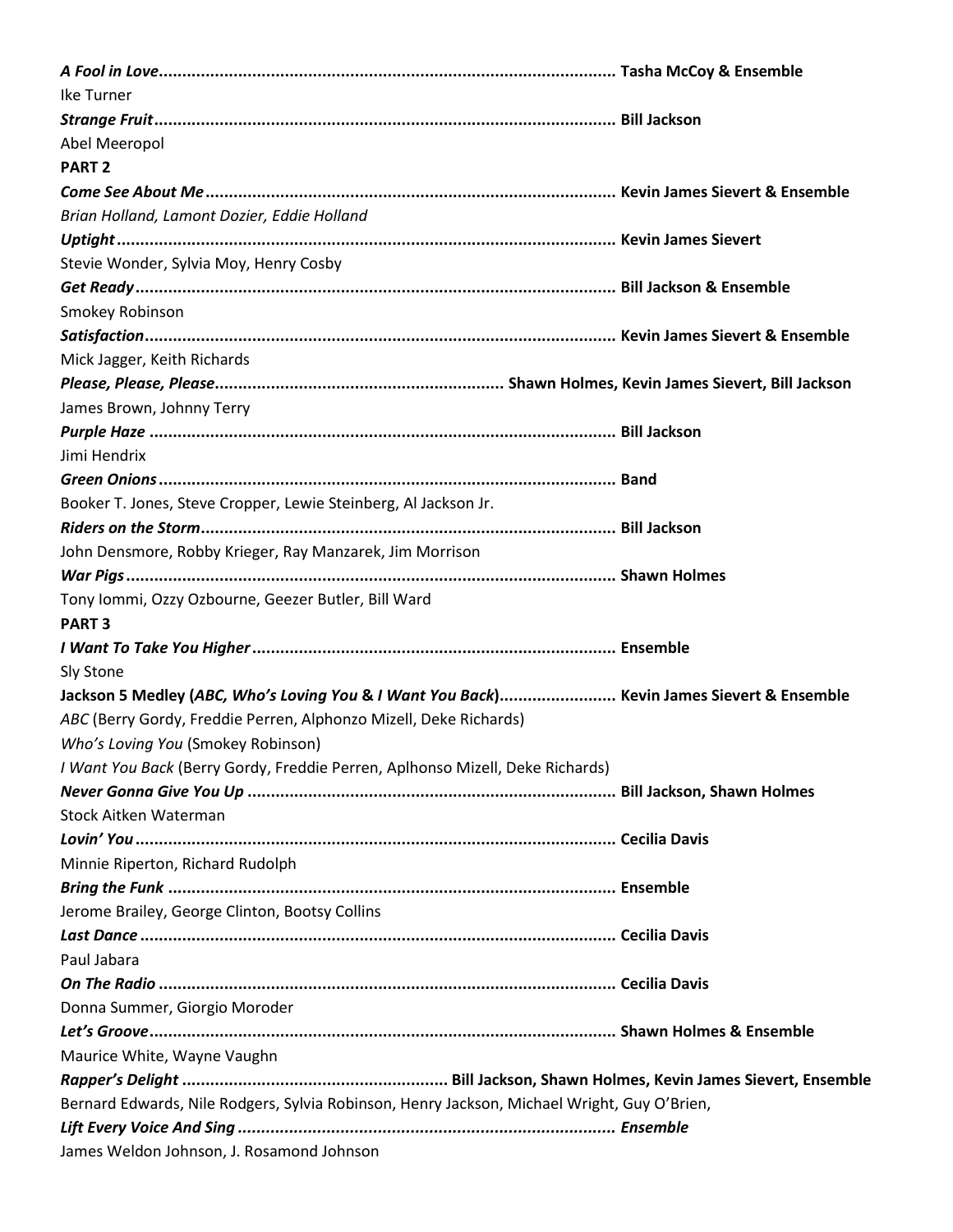## **The Cast (***alphabetical order***)**



**Cecilia Davis** most recently appeared as a soloist in the Skylight Music Theatre/Milwaukee Opera Theatre

production of *Carmina Burana*. Other roles on the Cabot stage include Olympia/Dr. Miracle in *The Tales of Hoffmann*, Clara in *Porgy and Bess* and the *Les Misérables* ensemble. Davis has appeared in a number of productions with Milwaukee Opera Theatre, and also performs in recitals through various local concert series.



**Shawn Holmes** has appeared in shows throughout Wisconsin, including Skylight Music Theatre, Florentine

Opera, First Stage Children's Theatre, Middleton Players Theatre, Black Arts MKE and Four Seasons Theatre. Favorite roles include Jacob in *La Cage aux Folles* (winner of Best Supporting Actor in a Musical - *Footlights* Awards) at Skylight and others include Coalhouse Walker Jr. from *Ragtime* (winner of Best Actor in a Musical - *Broadway World*), and Sebastian the Crab in Disney's *The Little Mermaid*.



**Stephen Hull (Guitar)**  The blues may not have been born in the state of Wisconsin, but it sure lives there. Born on February 23,

1999, Racine native Stephen Hull (pronounced "Steven"), decided that he would help keep the blues alive by playing his heart and soul out on the guitar at the tender age of 14. Dubbed a young B.B. and Albert King all rolled into one, Stephen's influences from the men themselves are readily showcased whenever possible. Though his roots are in blues, you can believe that R&B, soul, and Jazz music

are essential parts of his musical vocabulary. From Duke Ellington, to B.B. King, to Eric Gales, Stephen is a true music lover looking to share his love of music with you and leave his mark on the world. You can keep up with his schedule by visiting his Facebook page, The Stephen Hull Experience. Can you dig it?



**Bill Jackson** has appeared at Skylight as Agwe and Papa Ge in *Once on This Island* and Fats Waller in *Ain't Misbehavin'*. Other

Milwaukee area credits include Mr. M in *My Children! My Africa!* and Belize in *Angels in America: Perestroika*  (Milwaukee Chamber Theatre), Chester Kimmich in *Storefront Church* (Windfall Theatre), Applegate in *Damn Yankees* and Leading Player in *Pippin* (Sunset Playhouse) and Henry in *The Lion in Winter* (Pride Theatre Company) at The Alchemist Theatre.



**Terry Jeanes (Drums)**  Born and raised in Milwaukee and has been embedded in the music scene as young as 6 years of

age. Started out playing drums and singing in church at a young age and has been blessed to travel many states with several Gospel artist. He plays and also sings with several local groups around the city from The DMC (Dope Music Crew), Shonn Hinton and Shotgun, Adi and my Brothers Brother, and other groups as fill-ins on occasion



**Tasha McCoy** was seen at Skylight in *The Gospel at Colonus* (2020) and *Crowns* (2016). She has appeared on stages in

Milwaukee theaters and venues as both an actress and vocalist for over 20 years. Her work in *Antarctica, WI,*  *Flyin' West* and *Black Nativity* have established her as a seasoned actor in Milwaukee's diverse theater community.



**Kevin James Sievert**  made his professional debut at Skylight Music Theatre in *Hot Mikado*  (2017) as Pish Tush, and in the Ensemble of

*Urinetown* as Robbie the Stockfish and as the production's Dance Captain. Sievert returned to Skylight in the 2018-2019 season as Little Moe in *Five Guys Named Moe*, where he received a nomination and became a finalist for the *Footlights* People's Choice Award for Outstanding Supporting Performer in a Musical (Professional).



**Johnny Maddox (Dobro)** The Maddox family got their first cd player sometime around 1992. One of their first records was

a blues collection containing many legendary songs, including one Mojo Hand by Lightnin Hopkins. This music made a lasting impression on young Johnny. Maddox typically plays a steel dobro and is musically driven by the Mississippi Delta and Hill Country blues styles including Son House, Bukka White, Mississippi Fred McDowell and RL Burnside. He is recording live from his home in Varkus, Finland.

SPECIAL PERFORMANCE | FORGOTTEN VOICES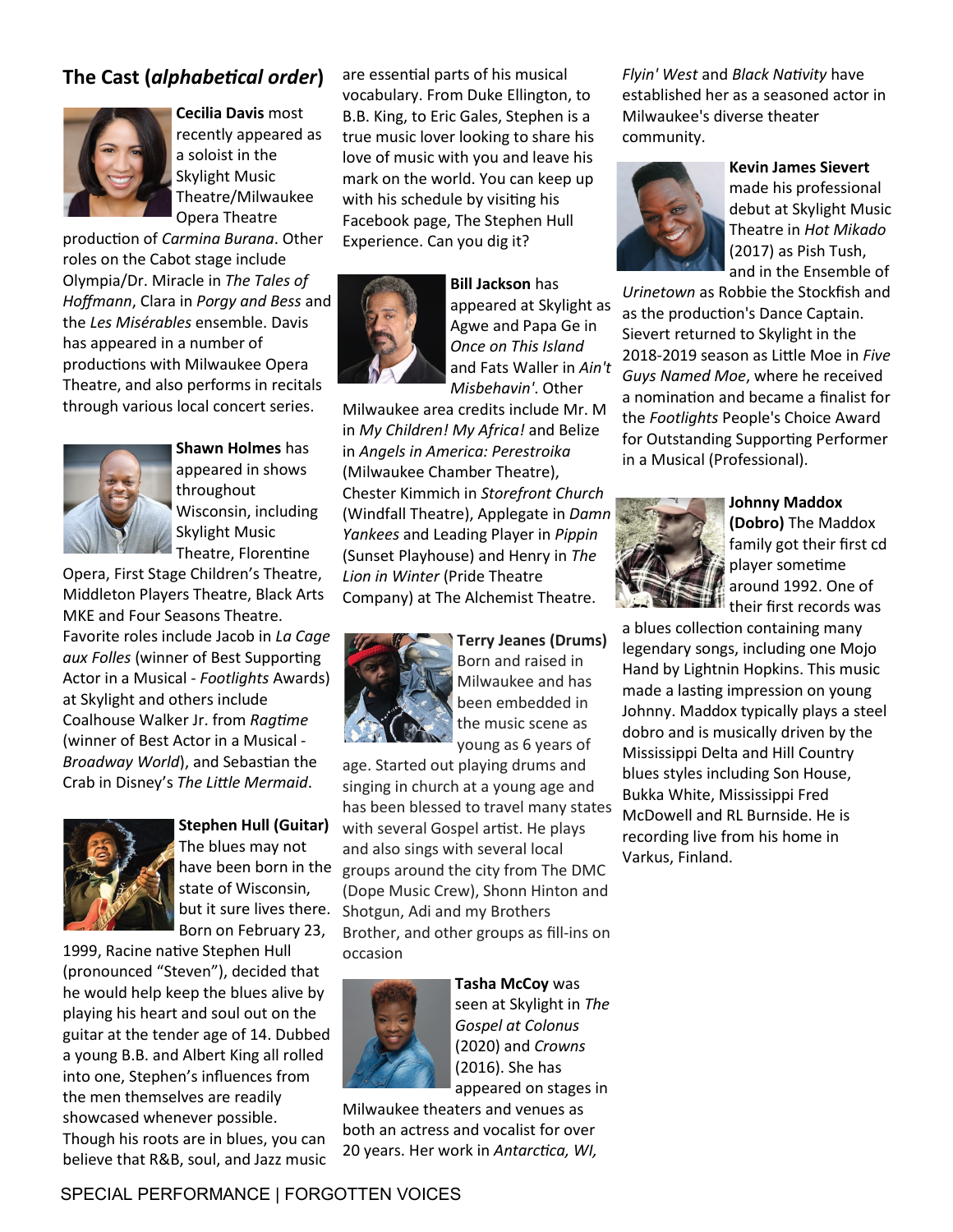## **The Creative Team**



**Sheri Williams Pannell** (Director) is a stage director, playwright, theater educator and performer. For

Skylight she directed *The Gospel at Colonus, Crowns, Violet, Ain't Misbehavin'* and performed in *Once On This Island* 

(Erzulie, MAMA), *Porgy And Bess*  (Maria), *The King And I* (Lady Thiang) and *Wings* 

(Nurse/Mrs. Timmons). She has worked at Madison Children's Theatre, Milwaukee Chamber Theatre, Old Lyric Rep, Oregon Shakespeare Festival, The Milwaukee Rep, and University Opera (Madison). Pannell is an Assistant Professor at the University of Wisconsin-Milwaukee, Peck School of the Arts, serving as Area Head for the Musical Theatre Program. She is artistic director at Bronzeville Arts Ensemble and an artistic associate at First Stage. Pannell co-directs the drama group at Calvary Baptist Church. A long-standing member of the theatre community, in 2017 the City of Milwaukee recognized Pannell as an Artist of the Year. A graduate of Spelman College, Pannell also holds an MFA from the University of Wisconsin-Madison.



### **Christie Chiles Twillie** (Music Director) is a pianist, music director, conductor,

vocal coach, sound designer and

composer. At Skylight: *Five Guys Named Moe* (2019 *Footlights* Winner Best Musical Direction), *Newsies,* and *The Gospel at Colonus*. Compositional credits include: *A Raisin in the Sun* (Invictus), *America 2.0* (Definition), Harrison River's *We Are Continuous* (GEVA), Isaac's Gomez's *The Way She* 

*Spoke* (Milwaukee Chamber Theatre), *The Niceties* (Forward) and *The Mountain Top* (American Players). Twillie was a 2019 Rachel Rockwell Fierce Women Behind the Table Award for Music Direction by Porchlight Music Theatre. She earned a BTAA nomination for Best Music Direction (*Yellowman*) in 2018.



**Michael Unger**  (Skylight Artistic Director) joined Skylight in fall, 2019 and has directed *KidsWrites*, virtual

productions, and launched new works initiatives to bring to Skylight such famed songwriters as Paul Williams, Dennis DeYoung; and a festival of BIPOC writers. Unger is also the Producing Artistic Director of NewArts, started in response to the Sandy Hook tragedy. Previously, he was Associate Artistic Director of Off-Broadway's York Theatre. He has directed many benefit concerts, including for Sandy Hook and Parkland. Selected world premieres include *The 25th Annual Putnam County Spelling Bee*, *Caligula,* and *A ROCKIN' Midsummer Night's Dream*, featured in the documentary film, *Midsummer in Newtown*.



**Prof. Paschal Yao Younge (African Music Advisor/Percussion and Voice)** is a Professor of Music at Ohio University and

currently the Executive and Music Director of Azaguno, Inc., a multiethnic ensemble based in Athens, Ohio that focuses on research, preservation, and performance of African, African American, Caribbean, and Latin American Music and Dance. Dr. Younge was born at Dzodze, a village in the Volta Region of Ghana, and has studied both western and traditional African instruments. He

further expands his understanding and knowledge of African cultural heritage through drumming, dancing, and research. As a specialist in African choral and brass band music, Dr. Younge has presented and performed at festivals, concerts, and conferences in over 45 States/Provinces in the US/ Canada and 25 countries internationally. Before coming to Ohio University, Younge taught at West Virginia University, where he served as Director of the World Music Center and at the University of Ghana as Principal Music Instructor and director of several ensembles.